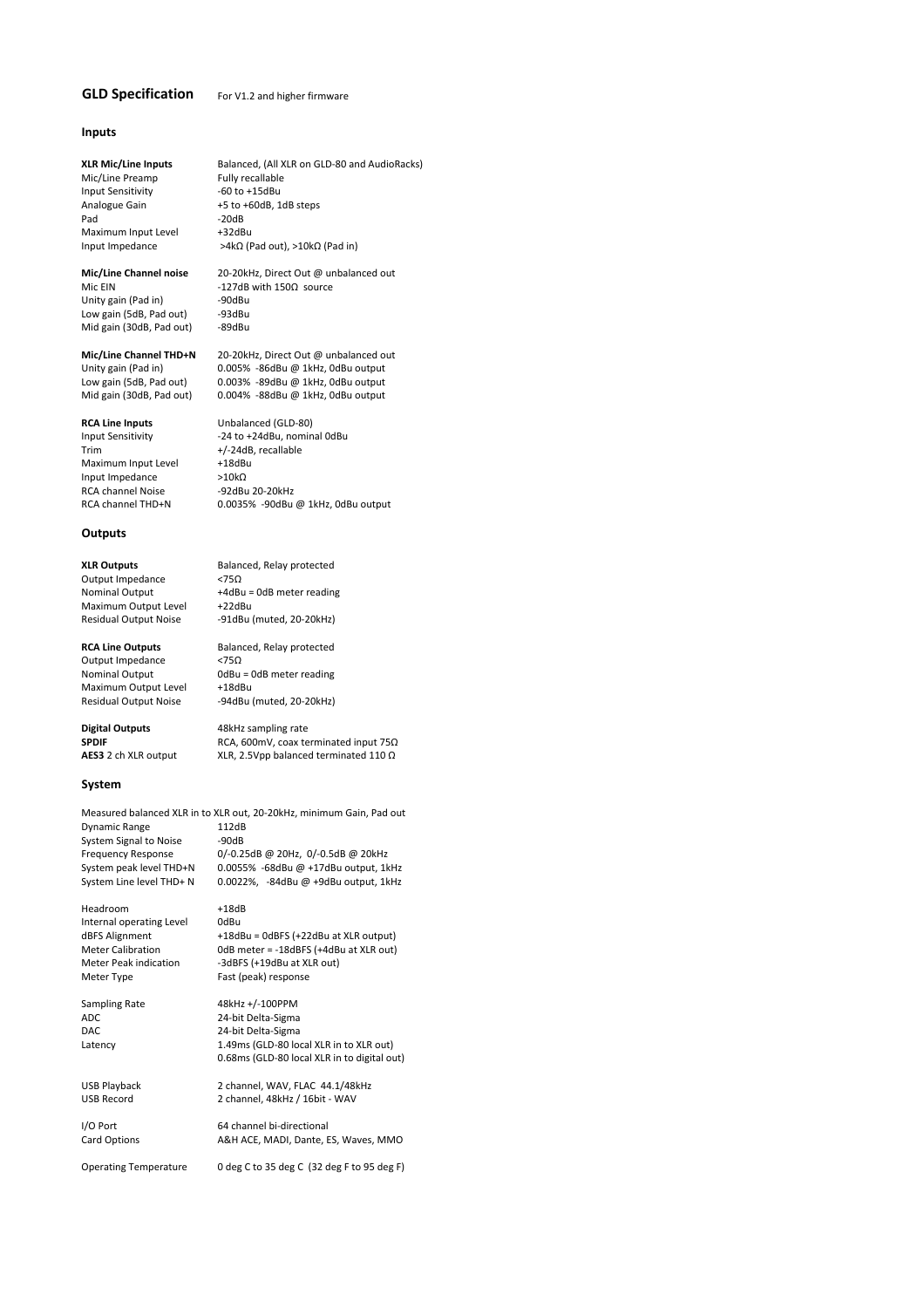### **Mains Power**

| GLD-80     | 100-240V AC, 50/60Hz, 95W max  |
|------------|--------------------------------|
| GLD-112    | 100-240V AC, 50/60Hz, 110W max |
| GLD-AR2412 | 100-240V AC. 50/60Hz. 70W max  |
| GLD-AR84   | 100-240V AC, 50/60Hz, 20W max  |

### **Dimensions and Weights**

## **GLD-80 Mixer** Width x Depth x Height<br>
Unnacked 730 x 577 x 159mm (28)

Packed in shipping box 930 x 730 x 290mm (36.6" x 28.6" x 11.4") Unpacked weight<br>Packed weight

21.2kg ( 46.6lbs) **GLD‐112 Mixer** Width x Depth x Height

Unpacked 730 x 577 x 159mm (28.7" x 22.7" x 6.2")

Unpacked 1000 x 577 x 159mm (39.4" x 22.7" x 6.2") **GLD‐AR2412 AudioRack** Width x Depth x Height

Unpacked 483 x 220 x 137mm (19" x 8.6" x 5.4") 3U rack Packed in shipping box 600 x 350 x 250mm (23.6" x 13.7" x 9.8"<br>Unpacked weight 5kg (11lbs) Unpacked weight 5kg (11lbs)<br>Packed weight 6.4kg (14lbs) Packed weight

Unpacked weight Packed weight 4.4kg (9.7lbs)

**GLD‐AR2412 AudioRack** Width x Depth x Height Unpacked 483 x 220 x 48mm (19" x 8.6" x 1.9") 1U rack<br>Packed in shipping box 600 x 330 x 143mm (23.6" x 12.9" x 5.6") 600 x 330 x 143mm (23.6" x 12.9" x 5.6")<br>3kg (6.6lbs)

### **Control**

Touch Screen 8.4" TFT, 800x600 resolution<br>Faders 100mm motorised Faders 100mm motorised<br>GLD-80 Fader Strips 2 Banks (12,8), 4 La GLD-80 Fader Strips 2 Banks (12,8), 4 Layers = 80x strips<br>GLD-112 Fader Strips 3 Banks (12,8,8), 4 Layers = 112x str GLD-112 Fader Strips 3 Banks (12,8,8), 4 Layers = 112x strips<br>Strip Display 1 LCD per strip, assignable backlight colo SoftKeys 10 assignable MIDI MIDI In and Out Network TCP/IP Ethernet

## **Input Processing**

**Polarity Polarity Normal/Reverse**<br> **High Pass Filter** 12dB/octave 20H

## **Gate**

Threshold ‐72dBu to +12dBu Depth 0 to 60 dB<br>Attack 50us to 30 Attack 50us to 300ms<br>
Hold 10ms to 5s Release 10ms to 1s

### **PEQ**

Band 2 Bell<br>Band 3 Bell Band 3<br>Band 4 Shelving Type Classic Baxar<br>Hi-Pass. Lo-Pass Filter 12dB/octave Hi-Pass, Lo-Pass Filter

### **Compressor**

Ratio 1:1 to infinity Attack 300us – 300ms

Mono = 1-44, Stereo = 45/46, 47/48

LCD per strip, assignable backlight colours

**Trim** +/-24dB digital trim<br> **Polarity CONFINGE MOTEL ACCOMPTENT POLARITY High Pass Filter** 12dB/octave 20Hz – 2kHz

Insert **Assign to any sockets, In/Out, +4dBu/-10dBV level** 

**Delay** Up to 85ms, Bypass switch Input global setting ‐ ms, feet, meters, samples

Sidechain Self key, In/Out, Sel 'listen'<br>Sidechain Lo-Cut Filter 12dB/octave, Freq 20Hz - 5 Sidechain Lo-Cut Filter 12dB/octave, Freq 20Hz – 5kHz<br>Sidechain Hi-Cut Filter 12dB/octave, Freq 120Hz – 20k 12dB/octave, Freq 120Hz – 20kHz 10 $ms$  to 5s

Type 4-Band fully parametric, +/-15dB Frequency Range Global setting for Inputs = 20-20kHz or 'Analogue' Analogue Ranges 20‐200Hz, 35‐1kHz, 500‐15kHz, 2k‐20kHz Band 1 Selectable LF Shelving, Bell, Hi-Pass<br>Band 2 Bell Band 4 Selectable HF Shelving, Bell, Lo-Pass<br>Bell Width Mon-constant Q, variable, 1.5 to 1/9 Non-constant Q, variable, 1.5 to 1/9th octave<br>Classic Baxandall

Sidechain Self key, In/Out, Sel 'listen'<br>Sidechain Lo-Cut Filter 12dB/octave, Freq 20Hz - 5 Sidechain Lo-Cut Filter 12dB/octave, Freq 20Hz – 5kHz<br>Sidechain Hi-Cut Filter 12dB/octave, Freq 120Hz – 20k Sidechain Hi-Cut Filter 12dB/octave, Freq 120Hz – 20kHz<br>Threshold -46dBu to 18dBu  $-46$ dBu to  $18$ dBu